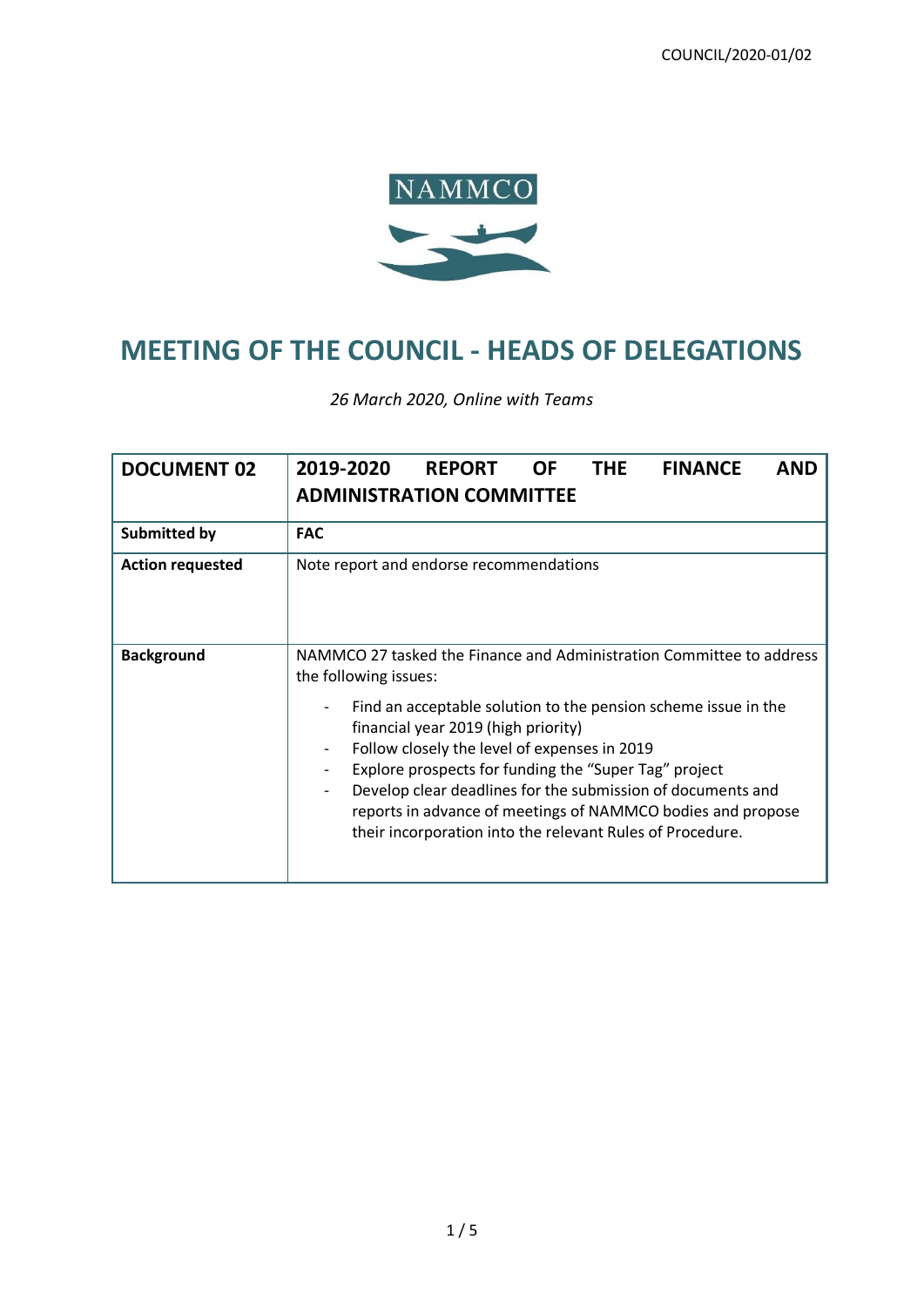# 1. **INTRODUCTION**

The Finance and Administration Committee (FAC), chaired by Amalie Jessen, Greenland, has held two sessions since NAMMCO 27 - a face-to-face meeting in Nuuk on 19-20 November 2019 and a video meeting on 20 March 2020 due to COVID-19 travel restrictions. Participants at the meeting were Sofie Abelsen (only 20 March 22), Amalie Jessen and Nette Levermann (Greenland), Páll Nolsøe and Kate Sanderson (Faroe Islands), Ásta Einarsdóttir (Iceland), Steinar Lindberg (only 19-20 November) and Ole David Stenseth (Norway), with Geneviève Desportes, Fern Wickson (only 20 March) and Charlotte Winsnes from the Secretariat.

This consolidated report presents the issues dealt with by the FAC in the intersessional period and their outcomes, including the recommendations the FAC wishes to bring forward to Council.

# 2. **UPDATE ON PENSION SCHEMES**

The Secretariat had two pensions schemes for three staff members: This included a Defined Benefit Scheme (DBS, only for the Deputy Secretary, DS) and a Defined Contribution Scheme (DCS, for all other employees). The cost of the DBS had become excessive, both on the level of pension premium in relation to the gross salary, in the associated administrative fee, and in the relative benefits awarded to staff. Council 27 tasked the FAC to solve on an urgent basis the imbalances associated with having two different pension schemes, so it would take effect in the financial year 2019.

The FAC agreed to seek external expert advice to ensure a fair and efficient process. The Norwegian Insurance Partner AS (NIP) was commissioned by NAMMCO to review the pension schemes and provide advice on the impact of terminating the DBS and transitioning to the DCS. This included impacts for both for the employee (lost benefits) and for NAMMCO (in terms of termination and eventual compensation costs).

Both Storebrand (NAMMCO insurance company) and NIP predicted that the economic effect of terminating the single benefit scheme (DBS) and transferring it to the contribution scheme (DCS) would entail savings for NAMMCO, even with full compensation of the employee. These savings would increase yearly, as the cost of the DBS, and the related administrative costs, increase more rapidly than the cost of the DCS.

#### *Taking into account the assessment of NIP and its recommendations, the FAC decided to recommend*

- To transfer the Deputy Secretary (DS) to the DCS scheme,
- To update the DS' pension qualifying income to the 2019 level before terminating the DBS, in order for the paid-up policy value to be correct – in accordance with the Norwegian Act on company pension schemes
- To not compensate the DS for lost benefits, considering the level of benefits she had received under the DBS.

This was done in December 2019, with effect from 1 January 2020. The cost of the transition, including the cost of backdating the increase in pension qualifying income on the employment years resulted in a cost of NOK 792.000, to be paid in 2020.

For information the cost of the DBS for one staff member was over 336 000 in 2019 (not including the required backdating cost), while the cost of the DCS for three staff members is in 2020 less than NOK 333 000, despite salaries and associated pension benefits having increased.

# 3. **ADMINISTRATIVE ISSUES**

#### **3.1 DEADLINE FOR SUBMISSION OF DOCUMENTS TO NAMMCO MEETINGS**

The FAC **agreed** on the rationale of defining deadlines for submitting documents to meetings and considered it desirable to have the same deadlines for all committees.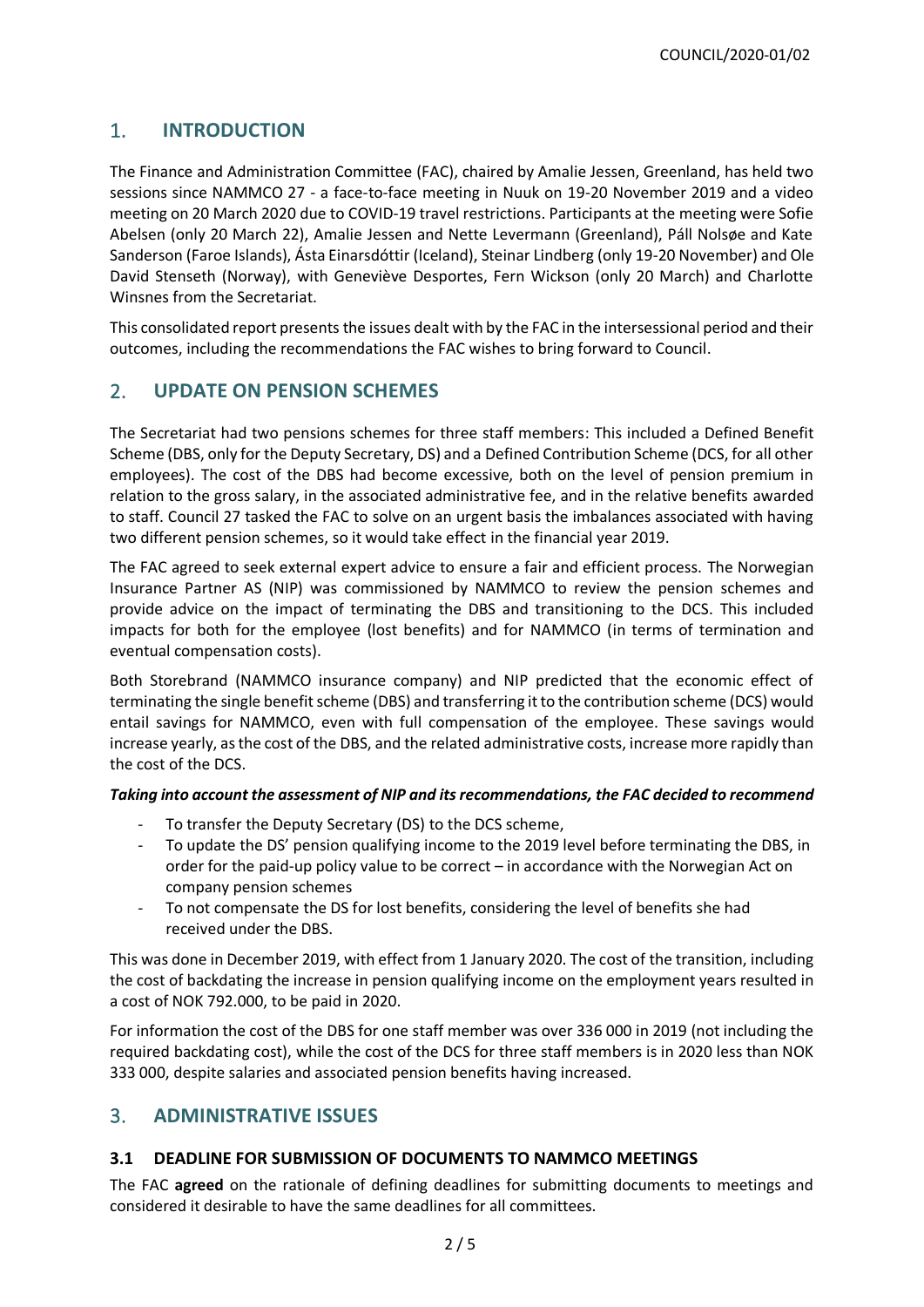The FAC therefore **agreed** to recommend to Council the following wording:

*As a general rule, all meeting documents to be discussed at any meeting of NAMMCO (Council and subsidiary bodies including Working Groups and Expert Groups) shall be made available through the Secretariat at the latest 15 days before the meeting. Information documents shall preferably become available by the end of the first day of the meeting.*

The FAC tasked the Secretariat to prepare and circulate a draft of the changes to the RoPs to accommodate this recommendation. Following the Committees' RoPs, the Secretariat circulated the amendments, which are available as document NAMMCO/28/18.

The FAC **recommends** that Council adopt the proposed amendments to the RoPs regarding the deadline for submission of documents to NAMMCO meetings.

#### **3.2 RELATIVE TIMING OF NAMMCO COUNCIL AND SCIENTIFIC COMMITTEE MEETINGS**

The FAC examined the present cycle of NAMMCO meetings based on the observations and recommendation of the Scientific Committee.

The FAC **recommends** that Council adopt a cycle where both the annual meetings of the Scientific Committee and the Commission be held in the first half of the year, with the SC meeting a minimum of two months ahead of the Commission, e.g., the SC meeting in early spring (February/March) and the Commission meeting in late spring( April/May).

Consequent with the recommended schedule of meetings and due to the uncertainty caused by the COVID-19 pandemic, the FAC further **recommends**that Council 28 and related meetings be postponed to late Spring 2021 and the annual meeting of the Scientific Committee to early spring 2021.

#### **3.3 PROCEDURE FOR REVIEWING THE CONTENT OF THE WEBSITE**

The FAC **agrees** with the proposed way forward described by the CHM, CIO and BYCELS for reviewing the content of the NAMMCO website. With respect to the SC, the FAC **recommends** the following procedure, which has been slightly modified from the procedure recommended by the SC.

- The proposal agreed at SC/26 and which will be implemented for SC/27 is that there be a 5 year cycle for reviewing each species, with the information on a certain number of species (e.g. 4-5) being reviewed each year during the annual SC meeting. The species selected for review in any given year will be determined by the Secretariat on the basis of the importance of the species for the NAMMCO members and the perceived need for updated information.
- The Secretariat will update the website with new information following all SC related meetings. However, update on stock assessments shall be published only after being reviewed by the SC. The text of the update will be prepared by the Secretariat and reviewed by the Chair of the SC and the related WG Chairs before being published online.
- SC members will send the Secretariat new publications (authored by its members or others), that are of relevance to NAMMCO and that can be used to update the website.

The FAC **recommends** to Council to adopt the procedures recommended by the FAC to update the website and quality-check its content.

#### **3.4 NAMMCO ARCHIVING SYSTEM**

After hearing about different solutions investigated by the Secretariat, FAC agreed to go ahead with the use of SharePoint as an archiving system as recommended by the Secretariat IT support (with no additional set up cost or annual fee as it is included in the Microsoft 365 window package). This platform is an increasingly used Microsoft product, which offers some guarantee that it continues being used and developed.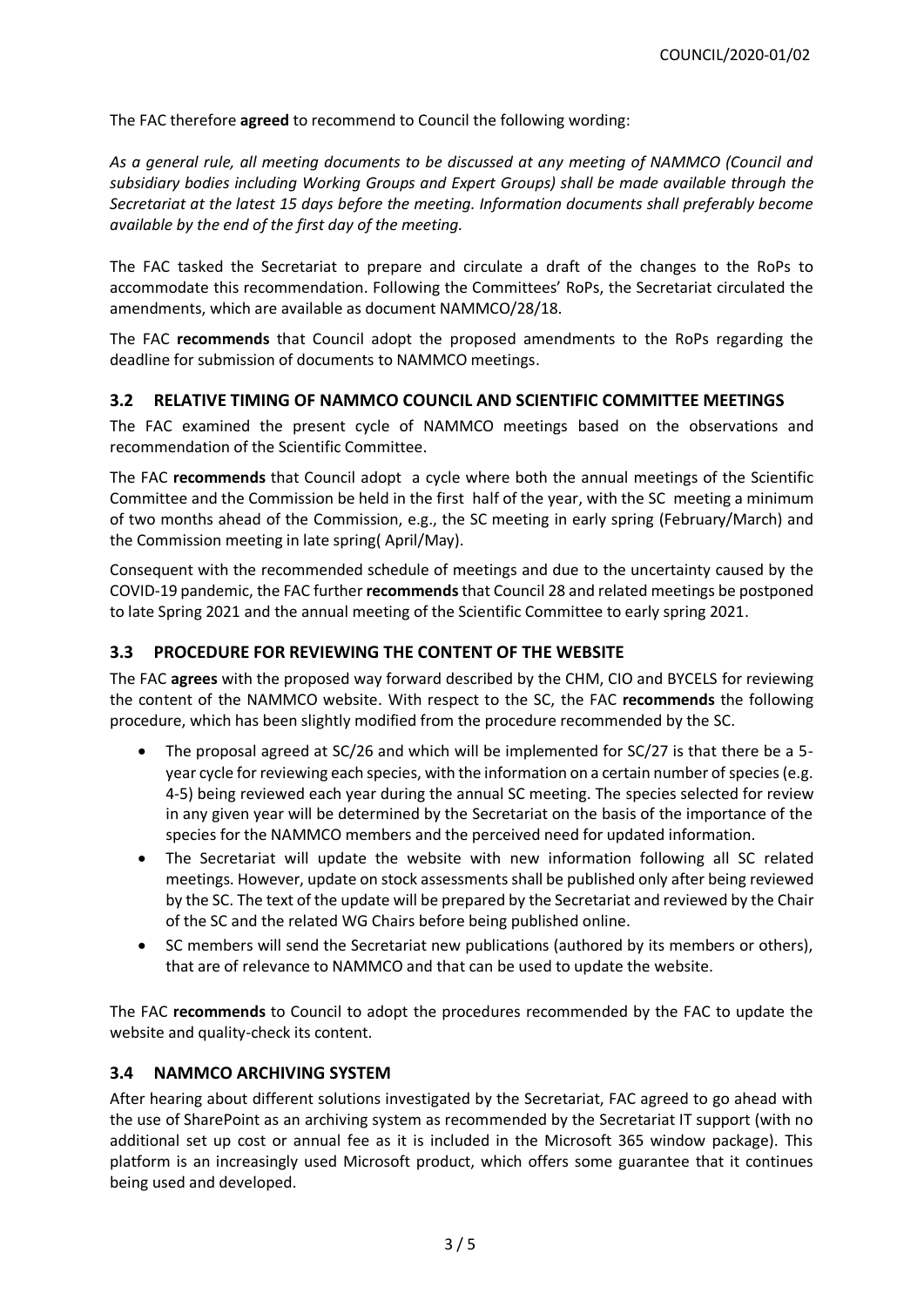# 4. **FINANCIAL ISSUES**

# **4.1 AUDITED ACCOUNTS 2019**

The FAC reviewed the audited accounts for 2019 (NAMMCO/28/05). The 2019 audited accounts closed with a surplus of NOK 7 798, instead of the deficit of NOK 1 024 055 foreseen in the budget adopted by Council 27. This was largely due to the reporting of the cost of transferring to the DCS being moved into 2020. The anticipated general reserve had increased to NOK 1 181 312 compared to the budgeted NOK 149 459.

FAC **recommends** that Council approve the 2019 audited accounts.

## **4.2 COMMITTEES' WORK PLANS AND BUDGET IMPLICATIONS**

In its review of the budget 2020 and 2021 budgets under agenda item 4.3, the FAC took into consideration the financial implications for the 2020 and 2021 budgets of the work plans (FAC/2020- 01/03rev) proposed by the Committee on Inspection and Observation, the Committee on Hunting Methods [with an increased budget of NOK 238 500 for the planned EG/WS] and the Scientific Committee [with a new seal population modelling workshop in autumn 2020 and a second meeting of the Ad hoc Working Group on Narwhal in East Greenland in 2021**]**.

## **4.3 FORECAST ACCOUNT 2020 AND DRAFT BUDGET 2021**

## **4.3.1 Forecast Account 2020**

The FAC agreed to the re-allocation of expenditure in the adopted 2020 budget due to the uncertainties regarding travel and meeting restrictions related to the COVID-19 pandemic, particularly taking into consideration that

- NAMMCO members had decided at the HoDs meeting on 13 March 2020 that observation activities be cancelled in 2020.
- The FAC recommends under item 3.2 that Council 28 and related meetings be postponed to late Spring 2021 and the annual meeting of the Scientific Committee to early spring 2021.
- Several meetings were cancelled and/or rescheduled.
- Adjustments had also been made to the itemization of expenditure under different budget lines in relation to the work prioritisation given to the Secretariat by FAC at its November 2019 meeting, including a reduction in travel to external events.
- The FAC agreed under item 3.4 to the proposal of the Secretariat of using SharePoint as the archiving tool; the NOK 177 000 allocated to an archiving software were no longer needed.

The present forecast account for 2020 gives an anticipated deficit of NOK 491 660 as compared to the deficit of NOK 181 523 adopted by Council 27 (in part because of the cost of the transition in the pension scheme being postponed to 2020), with a general reserve of NOK 679 652.

The FAC **noted** that further re-scheduling of events in the autumn 2020 was possible and may direct more liquidity to the 2021 budget.

# **4.3.2 Draft Budget 2021**

The FAC **agreed** to allocate NOK 300 000 to the observation activities in 2021 (instead of the usual NOK 150 000) to strengthen the implementation of the observation scheme. This allocation would be pending the submission by the Committee on Inspection and Observation of a detailed plan on how this funding could best be used to this purpose and the subsequent approval of the Council**.**

The FAC **agreed** on a draft budget 2021, noting that, in line with previous years, a 2% increase in membership contributions had been used. The draft budget 2021 gives an anticipated deficit of NOK 373 630, with a general reserve of NOK 306 022.

The FAC **recommends** that Council approve the 2021 draft budget.